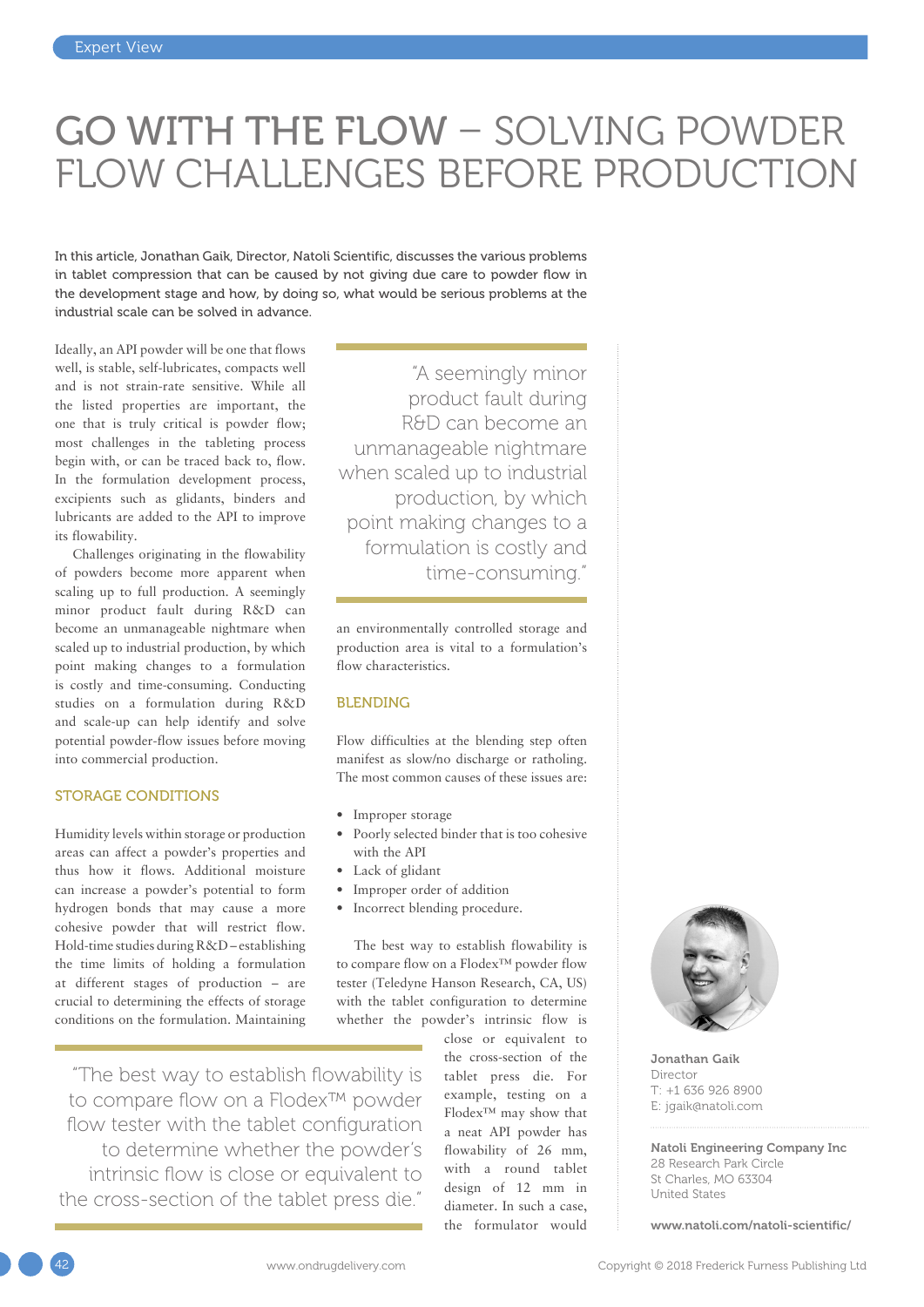need to re-examine the concentration and types of glidants and binders to achieve a target intrinsic flowability of 12 mm or less. Once that has been achieved, lubricants can be added and evaluated for flow.

Material interactions will guide the order of excipient addition and blending procedures. For example, if a glidant is needed, consider a pre-blend step to maximise the interaction between the glidant and the poorly flowing materials. A pre-blend step usually lasts between two to eight minutes. The optimum length of time can be determined using a Flodex™. Blend uniformity (BU) studies ensure APIs are adequately blended with excipients. BU studies can give formulators clear evidence of whether or not a formulation is within specification before moving to the next step in the process.

#### HOPPER DESIGN AND POWDER SEGREGATION

After blending, the powder is discharged to the hopper, where the formulator must ensure the powder's flow properties are adequate for it to successfully enter the gravity or force feeder. Difficulties when discharging a powder blend, including erratic flow, no flow and segregation, can be due to improper hopper design. Studies are conducted in R&D to calculate measurements like angle of repose and wall friction based on the powder properties. This information can be used to design the hopper's shape and determine the best material of construction and surface finish for encouraging powder flow.

Powder segregation within the hopper may result from formulation design or improper transfer. One type of segregation, called sifting, occurs when gravity or tablet press vibrations cause larger particles to separate from the smaller particles. Smaller particles filter to the bottom while the larger particles rise to the top (Figure 1). Particle size distribution and density of all materials within the powder blend are key considerations to prevent sifting segregation. Researchers can conduct studies according to ASTM International standards to help understand whether segregation is occurring and by what mechanism.

Segregation happening at this point in the process can affect tablet quality, possibly causing capping, lamination and/ or high ejection forces. Conducting content uniformity (CU) studies can help determine



#### Figure 1: Particle size and density variation within a hopper under sifting.

whether the batch is consistent and within specification. CU studies should follow the guidelines set forth by the US FDA under 21 CFR 211.110.

#### TABLET PRESS CONSIDERATIONS

Flow challenges on the tablet press can cause tablet quality issues such as weight variability, content uniformity and/or tablet defects.

Weight variability can be driven by a poorly flowing powder or agglomeration by a material within the powder. Each die in the tablet press sits under the opening in the feed frame for only a small amount of time, usually milliseconds. Therefore,

the flow rate must be calculated and tested to ensure that the powder flow can keep pace with the feeder and turret speed, thus adequately filling the dies to the correct weight. Agglomeration might not be detected in flowability studies, however it can become a localised flow event that randomly causes weight variability.

Additionally, matching the turret and feeder speed to the flow rate of the powder is necessary to prevent over-blending in the feed frame. Over-blending can result in segregation or excessive lubrication, which can, in turn, lead to poor tablet quality in terms of CU or compactibility. To identify these issues, CU samples are typically collected in set intervals as tablets are produced on the tablet press. Figure 2 shows an example CU assay at 15 minute intervals during tablet production. CU1 shows tablets that are within the acceptable content uniformity range, CU2 shows an example of sifting segregation and CU3 shows irregular, non-uniform tablet content due to over-blending. CU samples can help identify specific problems based on the results, however, unless they are paired with BU studies, they

"Powder rheology studies, such as shear strength and wall friction, alongside flowability, can be performed throughout the R&D process to help demonstrate a powder's flow characteristics."



Figure 2: Tablet content uniformity assay studies.